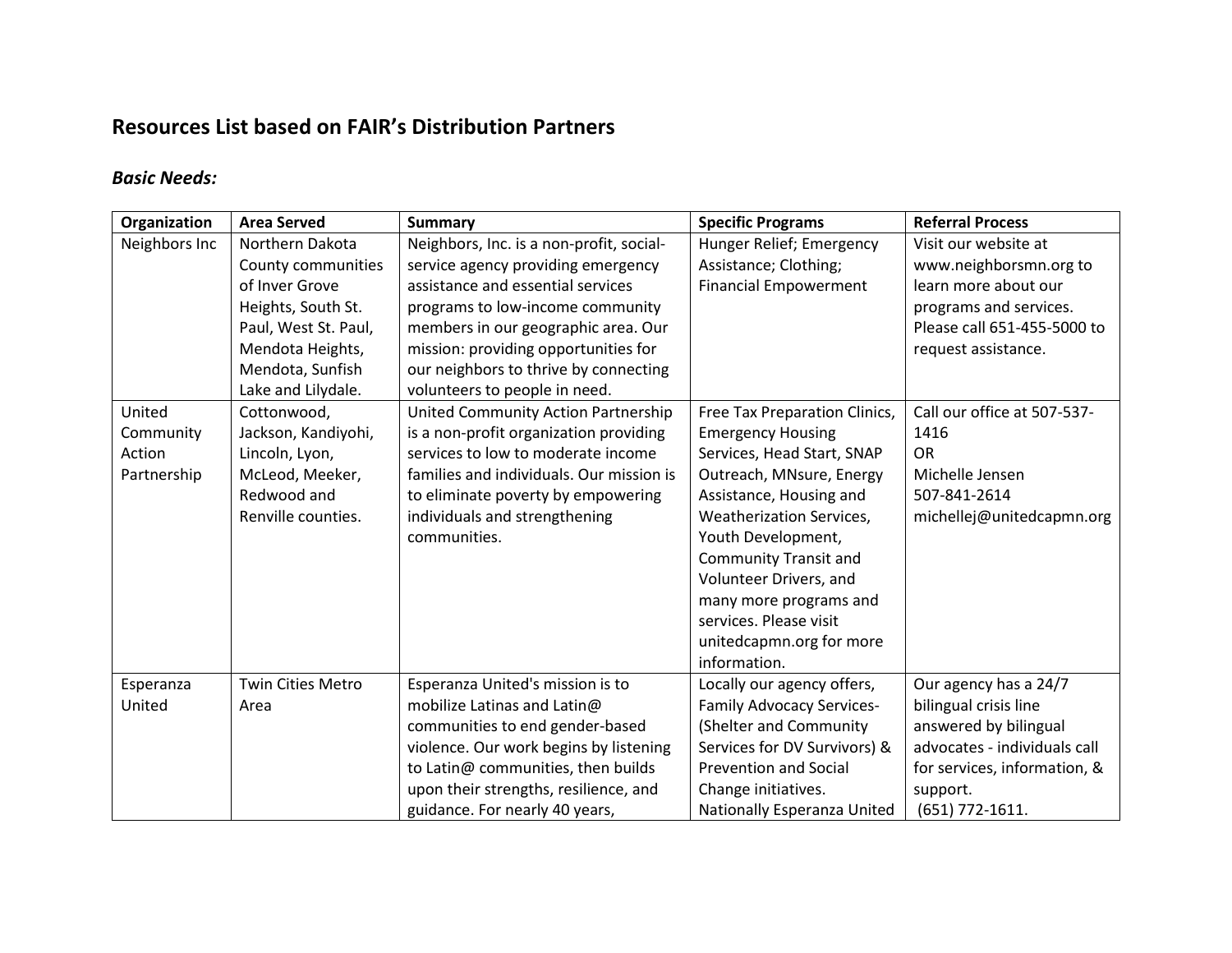|              |                   | Esperanza United has been proud to be  | offers training, research and    |                            |
|--------------|-------------------|----------------------------------------|----------------------------------|----------------------------|
|              |                   | a part of the St. Paul, Minnesota      | public policy around the         |                            |
|              |                   | community, offering critical local     | topics of DV.                    |                            |
|              |                   | services, ranging from enhancing       |                                  |                            |
|              |                   | safety for Latin@ survivors to         |                                  |                            |
|              |                   | strengthening youth leadership to the  |                                  |                            |
|              |                   | Twin Cities metropolitan area. Fed by  |                                  |                            |
|              |                   | our roots in Minnesota, our national   |                                  |                            |
|              |                   | work is powered by our belief in the   |                                  |                            |
|              |                   | strength of Latin@s within the context |                                  |                            |
|              |                   | of family and community and includes   |                                  |                            |
|              |                   | training, research, and public policy. |                                  |                            |
| Tubman       | Hennepin, Ramsey, | Tubman is a community-based, multi-    | 24/7 phone line; Safety          | Call out mainline or       |
|              | and Washington    | service organization serving nearly    | planning; Mental and             | reference website for      |
|              | Counties          | 25,000 people each year of all ages,   | Chemical health support;         | additional information     |
|              |                   | genders and cultural backgrounds who   | Legal services; Youth            | about enrollment options.  |
|              |                   | are impacted by violence,              | programs; Housing and            |                            |
|              |                   | homelessness, additional, mental       | shelter; Wrap-around             | 612.879.2426               |
|              |                   | health challenges, and other forms of  | <b>Services</b>                  |                            |
|              |                   | trauma. We provide a range of          |                                  |                            |
|              |                   | comprehensive services to advance      |                                  |                            |
|              |                   | opportunities for change so every      |                                  |                            |
|              |                   | person can experience safety, hope,    |                                  |                            |
|              |                   | and healing.                           |                                  |                            |
| People       | Hennepin County   | People Serving People is an emergency  | For those staying at the         | Those staying at People    |
| Serving      |                   | shelter for families experiencing      | shelter we offer: Advocacy,      | Serving People's emergency |
| People (PSP) |                   | homelessness in Hennepin County.       | <b>Financial Literacy</b>        | family shelter may access  |
|              |                   |                                        | Programming, Early               | services. If someone is in |
|              |                   |                                        | <b>Childhood Development</b>     | need of shelter, they may  |
|              |                   |                                        | Programming, K-12                | call Hennepin County's     |
|              |                   |                                        | Afterschool Programming,         | shelter team at 612-348-   |
|              |                   |                                        | <b>Onsite Community Partners</b> | 9410.                      |
|              |                   |                                        | (including a healthcare          |                            |
|              |                   |                                        | clinic)                          |                            |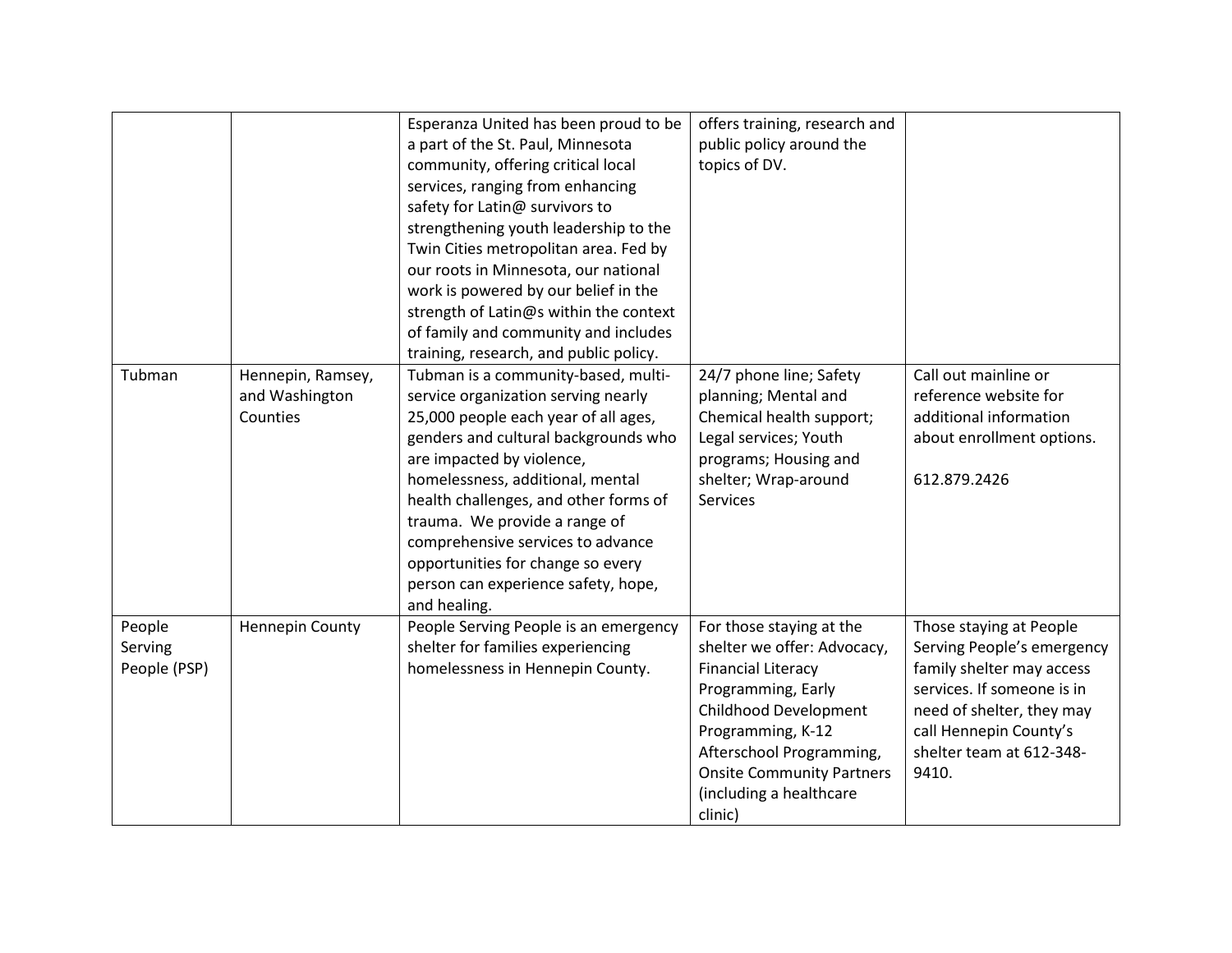| Community      | <b>Hennepin County</b> | Community Action Partnership of         | Energy & Water Assistance,  | Applications for some      |
|----------------|------------------------|-----------------------------------------|-----------------------------|----------------------------|
| Action         |                        | Hennepin County (CAP-HC) is a           | Vehicle Repair, Rental      | programs are available for |
| Partnership of |                        | 501(c)(3), non-profit organization that | Assistance & Counseling,    | download online at         |
| Hennepin       |                        | helps people with lower incomes         | Homebuyer Workshops &       | caphennepin.org.           |
| County         |                        | navigate crisis situations, build       | Counseling, Financial       |                            |
|                |                        | stability, and lift themselves out of   | Wellness Classes &          | For Energy & Water         |
|                |                        | poverty. By listening to our            | Counseling, Free Tax Filing | Assistance:                |
|                |                        | community, we address the specific      | Assistance, MNsure          | web - caphennepin.org/eap  |
|                |                        | needs of Hennepin County residents      | Application Assistance, and | email -                    |
|                |                        | and help them on their path to          | an Employment Readiness     | eap@caphennepin.org        |
|                |                        | prosperity.                             | Program                     | phone - 952-930-3541       |
|                |                        |                                         |                             |                            |
|                |                        |                                         |                             | For other services:        |
|                |                        |                                         |                             | caphennepin.org/what-we-   |
|                |                        |                                         |                             | do                         |
|                |                        |                                         |                             | info@caphennepin.org       |
|                |                        |                                         |                             | 952-933-9639               |

# *Community/Neighborhood Development*

| Organization   | <b>Area Served</b> | <b>Summary</b>                             | <b>Specific Programs</b> | <b>Referral Process</b>        |
|----------------|--------------------|--------------------------------------------|--------------------------|--------------------------------|
| Asian Economic | Saint Paul         | AEDA's mission is to create economic       | Financial                | Call mainline 651-222-7798     |
| Development    |                    | opportunities for Asian Minnesotans. We    | education; small         | Email biz@aedamn.org           |
| Association    |                    | create pathways to wealth building and     | business services        |                                |
| (AEDA)         |                    | asset development by integrating financial |                          | <b>OR</b>                      |
|                |                    | capability, small business, job training,  |                          |                                |
|                |                    | culture-based economic development, and    |                          | Shoua Salas, shoua@aedamn.org, |
|                |                    | community building strategies.             |                          | 651-222-7798                   |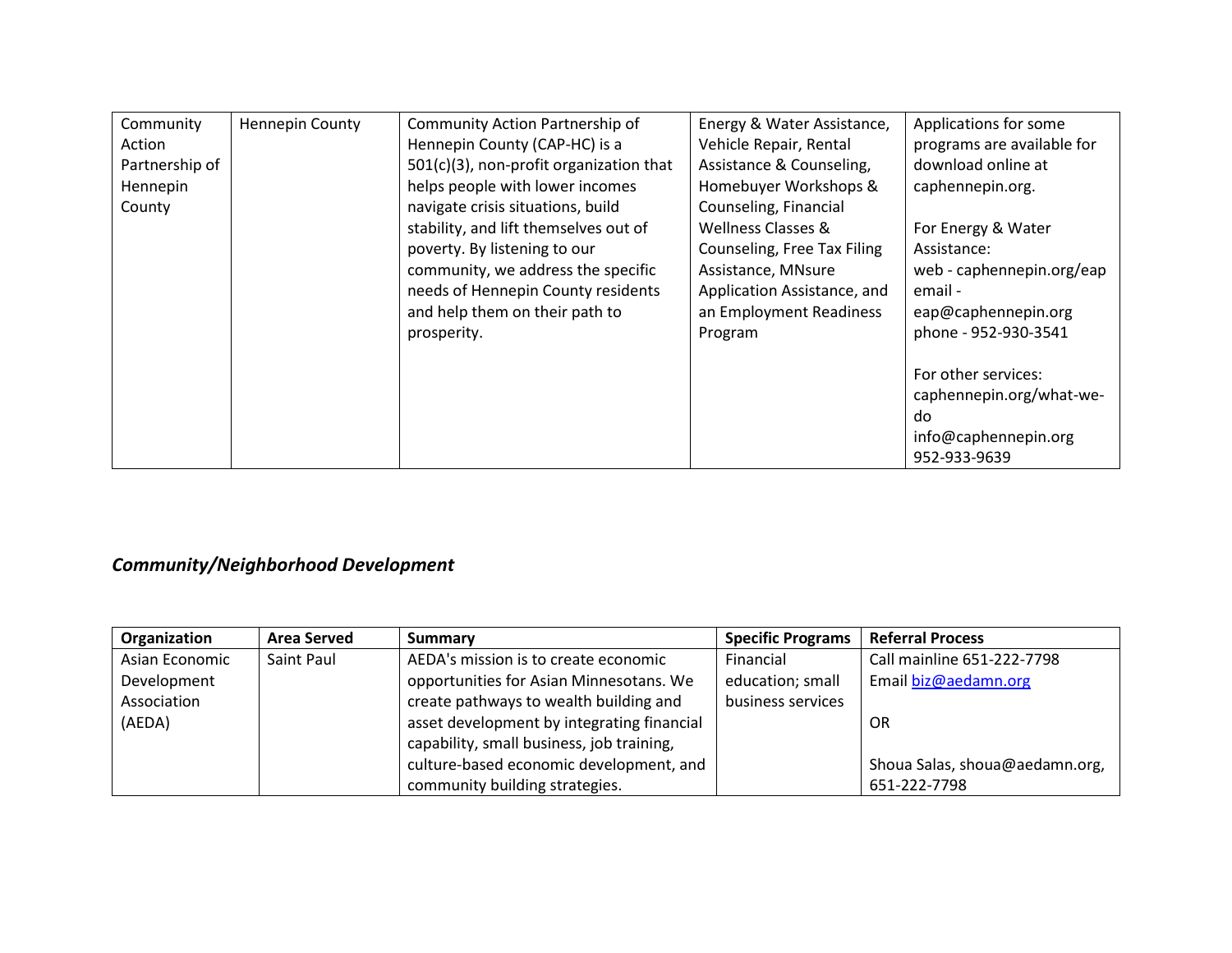## *Employment, Education, and Training:*

| Organization       | <b>Area Served</b> | <b>Summary</b>                       | <b>Specific Programs</b>                | <b>Referral Process</b>         |
|--------------------|--------------------|--------------------------------------|-----------------------------------------|---------------------------------|
| <b>EMERGE</b>      | Focused on         | <b>EMERGE is a workforce and</b>     | <b>Employment services</b>              | Participants can start online   |
|                    | Minneapolis        | community development                | Reentry workforce services              | here https://emerge-            |
|                    |                    | nonprofit with three social          | Financial Coaching (FAIM, FAIR, and     | mn.org/contact-us/              |
|                    |                    | enterprise businesses. We support    | individual coaching, Credit Building)   |                                 |
|                    |                    | thousands of people in building      | Certified training in CNA/ Phlebotomy,  |                                 |
|                    |                    | careers and engaging with our        | CDL, and Manufacturing                  |                                 |
|                    |                    | community along pathways to          | Youth employment services - North 4,    |                                 |
|                    |                    | brighter futures.                    | Paid internships, and leadership        |                                 |
| <b>Twin Cities</b> | <b>Twin Cities</b> | Transforming lives out of poverty    | <b>Work Skills Training</b>             | Apply online                    |
| R!SE               |                    | through meaningful employment        | One-on One Coaching and Mentorship      | https://www.twincitiesrise.org/ |
|                    |                    |                                      | <b>Empowerment Training</b>             | program-eligibility-application |
|                    |                    |                                      | Internships                             |                                 |
|                    |                    |                                      |                                         |                                 |
|                    |                    |                                      |                                         |                                 |
| Summit             | MN but             | Summit Academy OIC is an             | <b>GED</b>                              | Apply online at saoic.org       |
| Academy OIC        | located in         | accredited institution of higher     | Carpentry                               |                                 |
|                    | North              | education offering 20-week           | Electrician                             |                                 |
|                    | Minneapolis        | programs for various tracks.         | <b>Medical Administrative Assistant</b> |                                 |
|                    |                    | Summit also offers a GED             | <b>Application Development</b>          |                                 |
|                    |                    | completion program and job           | Service Desk Technician                 |                                 |
|                    |                    | placement services.                  | Cybersecurity                           |                                 |
|                    |                    |                                      |                                         |                                 |
|                    |                    |                                      |                                         |                                 |
| Ujamaa Place       | <b>Twin Cities</b> | Ujamaa Place provides holistic       | Housing; Health & Wellness;             | Info Sessions every Wednesday   |
|                    | Metro              | transformation for young African-    | <b>Education; Employment; Criminal</b>  | at 10:00am                      |
|                    |                    | American men experiencing            | Justice                                 | 651-528-8006                    |
|                    |                    | inequity at the intersection of race |                                         |                                 |
|                    |                    | and poverty. We help them            |                                         | Stevenson Morgan: 651-528-      |
|                    |                    | achieve brotherhood, stability and   |                                         | 8006 or 651-393-5380            |
|                    |                    | personal success.                    |                                         |                                 |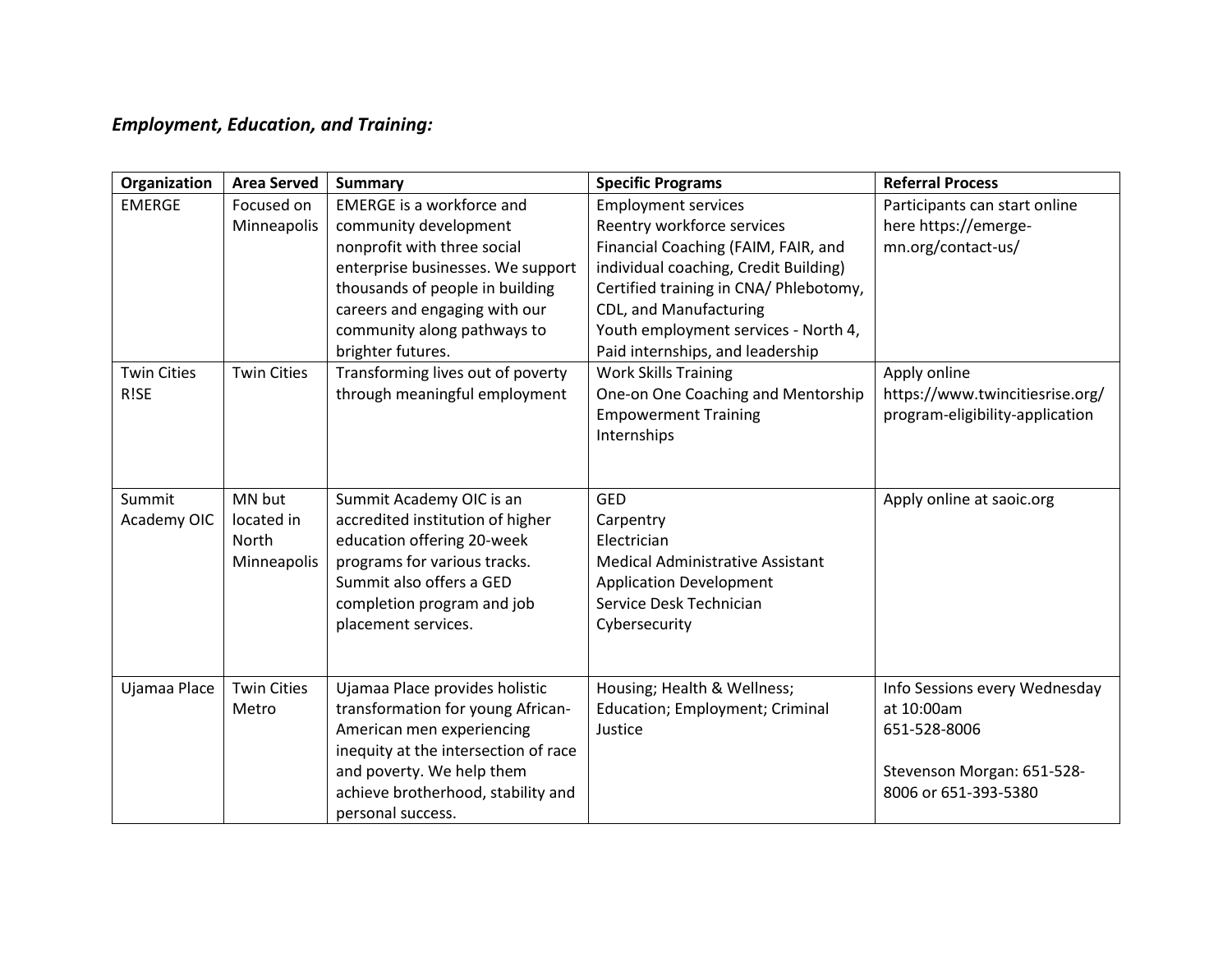## *Financial Wellness and Home Buying:*

| Organization       | Geographic<br><b>Area Served</b> | <b>Summary</b>                                                    | <b>Specific Programs</b>                                                 | <b>Referral Process</b>                |
|--------------------|----------------------------------|-------------------------------------------------------------------|--------------------------------------------------------------------------|----------------------------------------|
| Lutheran<br>Social | Minnesota                        | LSS Financial Counseling has been<br>providing financial wellness | - Financial Counseling (budgeting,<br>credit, debt, housing, and student | www.LSSFinancialCounseling.org         |
| Services of        |                                  | services for everyone for over                                    | loan debt repayment.)                                                    | <b>Financial Counseling: Call LSS</b>  |
| MN and LSS         |                                  | thirty years. Work 1:1 with a                                     | - Integrated employment and                                              | <b>Financial Counseling scheduling</b> |
| Financial          |                                  | financial counselor on topics such                                | financial services                                                       | line 888.577.2227 or visit website     |
| Counseling         |                                  | as budgeting, credit, debt,                                       | - Matched savings programming                                            | www.LSSFinancialCounseling.org         |
|                    |                                  | housing, and student loan debt                                    | - Access to financial and banking                                        | for more information                   |
|                    |                                  | repayment. At our St. Paul                                        | products                                                                 |                                        |
|                    |                                  | University location, in addition to                               |                                                                          | All other programs:                    |
|                    |                                  | Financial Counseling services, we                                 |                                                                          | Call Office 651.771.2566 or            |
|                    |                                  | also offer integrated employment                                  |                                                                          | https://www.lssmn.org/financialc       |
|                    |                                  | and financial services, matched                                   |                                                                          | ounseling/financial-wellness-          |
|                    |                                  | savings programming, and access                                   |                                                                          | services/                              |
|                    |                                  | to financial and banking products.                                |                                                                          |                                        |
|                    |                                  |                                                                   |                                                                          | Viva Yang, Senior Program &            |
|                    |                                  |                                                                   |                                                                          | <b>Communications Manager</b>          |
|                    |                                  |                                                                   |                                                                          | viva.yang@lssmn.org                    |
|                    |                                  |                                                                   |                                                                          | 651.529.8851                           |
| Exodus             | Minnesota but                    | Exodus Lending is a nonprofit                                     | Predatory loan refinancing for                                           | If you think Exodus Lending might      |
| Lending            | based in Saint                   | organization whose goal is to help                                | payday, installment, and title loans                                     | be a good fit for you, complete        |
|                    | Paul.                            | trapped Minnesotans escape the                                    | with an interest rate over 36%.                                          | our eligibility form at                |
|                    |                                  | predatory loan debt cycle by                                      |                                                                          | exoduslending.org or call us at        |
|                    |                                  | paying off high-interest loans (up                                |                                                                          | 612-615-0067 ext. 1                    |
|                    |                                  | to \$1,500) and offering a 0%                                     |                                                                          |                                        |
|                    |                                  | interest repayment plan. This                                     |                                                                          | Logan Rathjen:                         |
|                    |                                  | offers borrowers the opportunity                                  |                                                                          | logan@exoduslending.org and            |
|                    |                                  | to pay down their debt with                                       |                                                                          | 612-615-0067 ext. 1                    |
|                    |                                  | manageable payments.                                              |                                                                          |                                        |